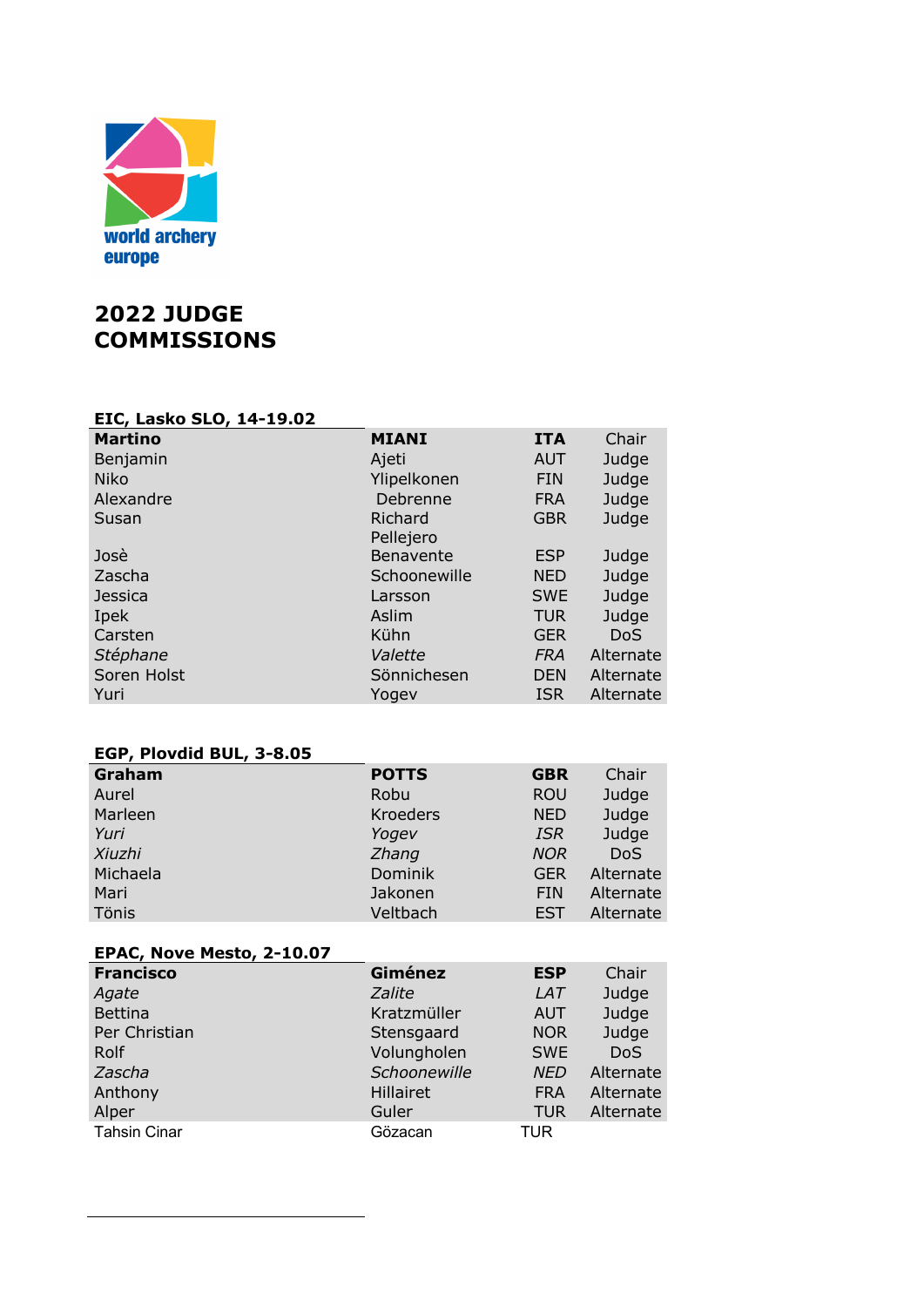## **EOC, Munich GER, 06-12.06**

| <b>Jean</b>         | <b>Martens</b>     | <b>BEL</b> | Chair      |
|---------------------|--------------------|------------|------------|
| Sabrina             | <b>Steffens</b>    | GER        | Judge      |
| Ringa               | <b>Baltrusaite</b> | LTU        | Judge      |
| Manuela             | Cascio             | <b>ITA</b> | Judge      |
| Katy                | Lipscomb           | <b>GBR</b> | Judge      |
| Klaus               | Lykkebæk           | <b>DEN</b> | Judge      |
| Katerina            | Koncalova          | <b>CZE</b> | Judge      |
| David               | Catalan            | <b>ESP</b> | Judge      |
| Atanas              | Temelkov           | <b>BUL</b> | Judge      |
| <b>Tahsin Cinar</b> | Gözacan            | <b>TUR</b> | <b>DoS</b> |
| Muharrem            | Caknak             | <b>TUR</b> | Alternate  |
| Lee                 | Miller             | <b>GBR</b> | Alternate  |
| Robert              | Erica              | <b>NED</b> | Alternate  |

#### **Para Archery European Ch.**

| <b>Rome ITA, 2-8.08</b> |                |            |            |
|-------------------------|----------------|------------|------------|
| <b>Maya</b>             | <b>Shalaby</b> | <b>SLO</b> | Chair      |
| Maren                   | Haase          | <b>GER</b> | Judge      |
| Serdar                  | Özdemir        | <b>TUR</b> | Judge      |
| Soren Holst             | Sönnichesen    | <b>DEN</b> | Judge      |
| Stéphane                | Valette        | <b>FRA</b> | <b>DoS</b> |
| <b>Jessica</b>          | Larsson        | <b>SWE</b> | Alternate  |
| <b>Bjarne</b>           | Strandby       | <b>DEN</b> | Alternate  |
| Ipek                    | Aslim          | <b>TUR</b> | Alternate  |

#### **EY-Cup, Bucharest, 25-31.07**

| <b>Bjarne</b>       | <b>Strandby</b> | <b>DEN</b> | Chair      |
|---------------------|-----------------|------------|------------|
| Marina              | Potskac         | <b>CRO</b> | Judge      |
| Helmut              | Pöll            | <b>AUT</b> | Judge      |
| Alper               | Guler           | <b>TUR</b> | Judge      |
| Victoria            | Duncan          | <b>GBR</b> | <b>DoS</b> |
| Marusa              | Gajic           | <b>SLO</b> | Alternate  |
| Francisco           | Giménez         | <b>ESP</b> | Alternate  |
| <b>Tahsin Cinar</b> | Gözacan         | <b>TUR</b> | Alternate  |

#### **EYC, Lilleshall GBR, 15-20.08**

| <b>Friedrich</b> | <b>Karle</b>     | <b>GER</b> | Chair      |
|------------------|------------------|------------|------------|
| Aslihan Muazzez  | Unsal            | <b>TUR</b> | Judge      |
| Nataliya         | Rodionova        | UKR        | Judge      |
| Biljana          | Mitrovic         | <b>SRB</b> | Judge      |
| Mariagrazia      | Pinna            | <b>ITA</b> | Judge      |
| Gareth           | <b>Beeby</b>     | GBR        | Judge      |
| Marco            | <b>Buseman</b>   | <b>NED</b> | Judge      |
| Casba            | Toth             | <b>HUN</b> | Judge      |
| Pyry             | Ekholm           | <b>FIN</b> | Judge      |
| Anthony          | <b>Hillairet</b> | <b>FRA</b> | <b>DoS</b> |
| Klemen           | Cezar            | <b>SLO</b> | Alternate  |
| Elini            | Leonidou         | <b>CYP</b> | Alternate  |
| Dimitros         | Avgernakis       | <b>GRE</b> | Alternate  |
|                  |                  |            |            |